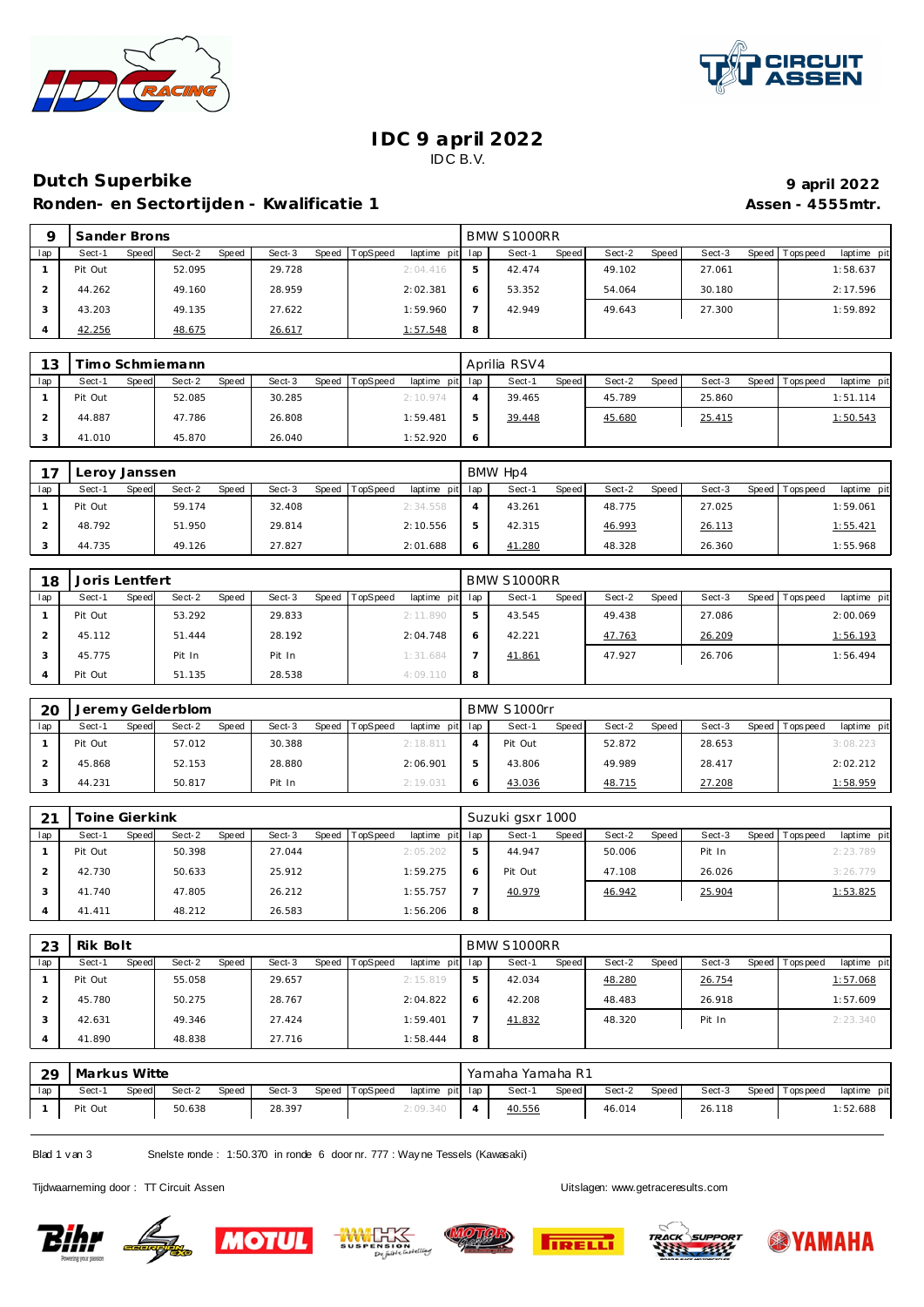



### **IDC 9 april 2022** IDC B.V.

# **Dutch Superbike 9 april 2022**

### Ronden- en Sectortijden - Kwalificatie 1 **Assen - 4555mtr.** Assen - 4555mtr.

| ∸ | .676  | 48.436<br>. | 27.263                                        | 8:45.375 | $\overline{\phantom{a}}$<br>. . | 40.585<br>. | 45.691 | 25.769 | .52.04F |
|---|-------|-------------|-----------------------------------------------|----------|---------------------------------|-------------|--------|--------|---------|
|   | 1.652 | 46.024<br>. | 26.124<br>the contract of the contract of the | : 53.800 | $\circ$                         |             |        |        |         |

| 30  | Leroy Nortan |       |        |       |        |       |          |                 |   | BMW S1000rr |       |        |       |        |                 |             |
|-----|--------------|-------|--------|-------|--------|-------|----------|-----------------|---|-------------|-------|--------|-------|--------|-----------------|-------------|
| lap | Sect-1       | Speed | Sect-2 | Speed | Sect-3 | Speed | TopSpeed | laptime pit lap |   | Sect-1      | Speed | Sect-2 | Speed | Sect-3 | Speed Tops peed | laptime pit |
|     | Pit Out      |       | 53.712 |       | 29.794 |       |          | 2:10.295        |   | 42.575      |       | 50.382 |       | 28.006 |                 | 2:00.963    |
|     | 45.329       |       | 51.493 |       | Pit In |       |          | 2:12.560        | 6 | 42.784      |       | 49.745 |       | 26.890 |                 | 1:59.419    |
|     | Pit Out      |       | 51.322 |       | 27.516 |       |          | 2:58.619        |   | 42.154      |       | 49.288 |       | 27.357 |                 | 1:58.799    |
|     | 43.115       |       | 49.359 |       | 27.044 |       |          | 1:59.518        | 8 |             |       |        |       |        |                 |             |

| 50  | Ferry van Rijn |       |        |       |        |       |          |                 | BMW S1000RR |       |        |       |        |                 |                 |
|-----|----------------|-------|--------|-------|--------|-------|----------|-----------------|-------------|-------|--------|-------|--------|-----------------|-----------------|
| lap | Sect-1         | Speed | Sect-2 | Speed | Sect-3 | Speed | TopSpeed | laptime pit lap | Sect-       | Speed | Sect-2 | Speed | Sect-3 | Speed Tops peed | laptime pit     |
|     | Pit Out        |       | 51.385 |       | 28.304 |       |          | 2:12.230        | 41.109      |       | 46.799 |       | 25.865 |                 | <u>l:53.773</u> |
|     | 43.884         |       | 47.837 |       | 26.378 |       |          | 1:58.099        | 42.713      |       | 47.624 |       | 26.020 |                 | 1:56.357        |

| 60  | Danny Bakker |       |          |       |        |       |          |             |     | BMW S1000RR |              |        |       |        |                |             |
|-----|--------------|-------|----------|-------|--------|-------|----------|-------------|-----|-------------|--------------|--------|-------|--------|----------------|-------------|
| lap | Sect-1       | Speed | Sect-2   | Speed | Sect-3 | Speed | TopSpeed | laptime pit | lap | Sect-1      | <b>Speed</b> | Sect-2 | Speed | Sect-3 | Speed Topspeed | laptime pit |
|     | Pit Out      |       | 1:00.691 |       | 32.351 |       |          | 2:26.511    | ь   | 46.656      |              | 53.148 |       | 29.282 |                | 2:09.086    |
|     | 48.274       |       | 56.333   |       | 30.982 |       |          | 2:15.589    | 6   | 47.181      |              | 54.050 |       | 29.255 |                | 2:10.486    |
|     | 46.583       |       | 55.469   |       | 30.699 |       |          | 2:12.751    |     | 46.613      |              | 53.065 |       | 29.739 |                | 2:09.417    |
|     | 47.961       |       | 54.438   |       | 29.876 |       |          | 2:12.275    | 8   |             |              |        |       |        |                |             |

| 67  | Collin Nuijens |       |        |       |        |       |          |             |     | BMW S1000RR |              |        |       |        |       |             |             |
|-----|----------------|-------|--------|-------|--------|-------|----------|-------------|-----|-------------|--------------|--------|-------|--------|-------|-------------|-------------|
| lap | Sect-1         | Speed | Sect-2 | Speed | Sect-3 | Speed | TopSpeed | laptime pit | lap | Sect-1      | <b>Speed</b> | Sect-2 | Speed | Sect-3 | Speed | I Tops peed | laptime pit |
|     | Pit Out        |       | 57.615 |       | 31.104 |       |          | 2:20.019    | ь   | 43.288      |              | 50.185 |       | 27.249 |       |             | 2:00.722    |
|     | 46.916         |       | 54.125 |       | 29.171 |       |          | 2:10.212    | 6   | 42.668      |              | 48.712 |       | 27.318 |       |             | 1:58.698    |
|     | 45.311         |       | 51.899 |       | 28.853 |       |          | 2:06.063    |     | 42.807      |              | 48.733 |       | 27.245 |       |             | 1:58.785    |
|     | 43.860         |       | 50.857 |       | 27.833 |       |          | 2:02.550    | 8   |             |              |        |       |        |       |             |             |

| 73  | Kees Boekel     |                 |                 |                         |     | <b>BMW S1000-RR</b>    |                 |                   |                          |
|-----|-----------------|-----------------|-----------------|-------------------------|-----|------------------------|-----------------|-------------------|--------------------------|
| lap | Sect-1<br>Speed | Sect-2<br>Speed | Sect-3<br>Speed | TopSpeed<br>laptime pit | lap | <b>Speed</b><br>Sect-1 | Sect-2<br>Speed | Sect-3<br>Speed I | Tops peed<br>laptime pit |
|     | Pit Out         | 51.455          | 27.766          | 2:03.526                |     | 41.576                 | 47.897          | 26.565            | 1:56.038                 |
|     | 43.987          | 50.772          | 27.322          | 2:02.081                |     | 41.869                 | 48.502          | 26.869            | 1:57.240                 |
|     | 42.674          | 49.011          | 26.921          | 1:58.606                |     | 41.143                 | 47.507          | 26.553            | 1:55.203                 |
|     | 41.797          | 51.090          | 28.158          | 2:01.045                |     | 45.495                 | 51.026          | Pit In            | 2:20.129                 |

|     | Johnny Kolk |       |        |              |        |                |                 |    | Yamaha R1 |              |        |       |        |                 |             |
|-----|-------------|-------|--------|--------------|--------|----------------|-----------------|----|-----------|--------------|--------|-------|--------|-----------------|-------------|
| lap | Sect-1      | Speed | Sect-2 | <b>Speed</b> | Sect-3 | Speed TopSpeed | laptime pit lap |    | Sect-1    | <b>Speed</b> | Sect-2 | Speed | Sect-3 | Speed Tops peed | laptime pit |
|     | Pit Out     |       | 49.823 |              | 27.158 |                | 1:59.673        |    | 40.795    |              | 45.719 |       | 25.861 |                 | 1:52.375    |
|     | 41.245      |       | 48.105 |              | 26.422 |                | 1:55.772        | ь  | 40.642    |              | 46.596 |       | Pit In |                 | 2:21.708    |
|     | 40.793      |       | 45.823 |              | 25.942 |                | 1:52.558        | -6 |           |              |        |       |        |                 |             |

| 79  |         |       | Alexander Klaassen |       |        |       |                 |             |     | Kawasaki ZX10R |       |        |       |        |       |             |             |
|-----|---------|-------|--------------------|-------|--------|-------|-----------------|-------------|-----|----------------|-------|--------|-------|--------|-------|-------------|-------------|
| lap | Sect-1  | Speed | Sect-2             | Speed | Sect-3 | Speed | <b>TopSpeed</b> | laptime pit | lap | Sect-1         | Speed | Sect-2 | Speed | Sect-3 | Speed | I Tops peed | laptime pit |
|     | Pit Out |       | 50.834             |       | 28.506 |       |                 | 2:03.947    | 5   | Pit Out        |       | 49.725 |       | 27.880 |       |             | 3:05.144    |
|     | 48.693  |       | 50.165             |       | 28.186 |       |                 | 2:07.044    | ō   | 43.066         |       | 49.145 |       | 27.703 |       |             | 1:59.914    |
|     | 42.776  |       | 50.160             |       | 27.892 |       |                 | 2:00.828    |     | 59.048         |       | 53.042 |       | 29.992 |       |             | 2:22.082    |
|     | 44.917  |       | 51.607             |       | Pit In |       |                 | 2:24.485    | 8   |                |       |        |       |        |       |             |             |

Blad 2 v an 3 Snelste ronde : 1:50.370 in ronde 6 door nr. 777 : Way ne Tessels (Kawasaki)

Tijdwaarneming door : TT Circuit Assen Uitslagen:<www.getraceresults.com>